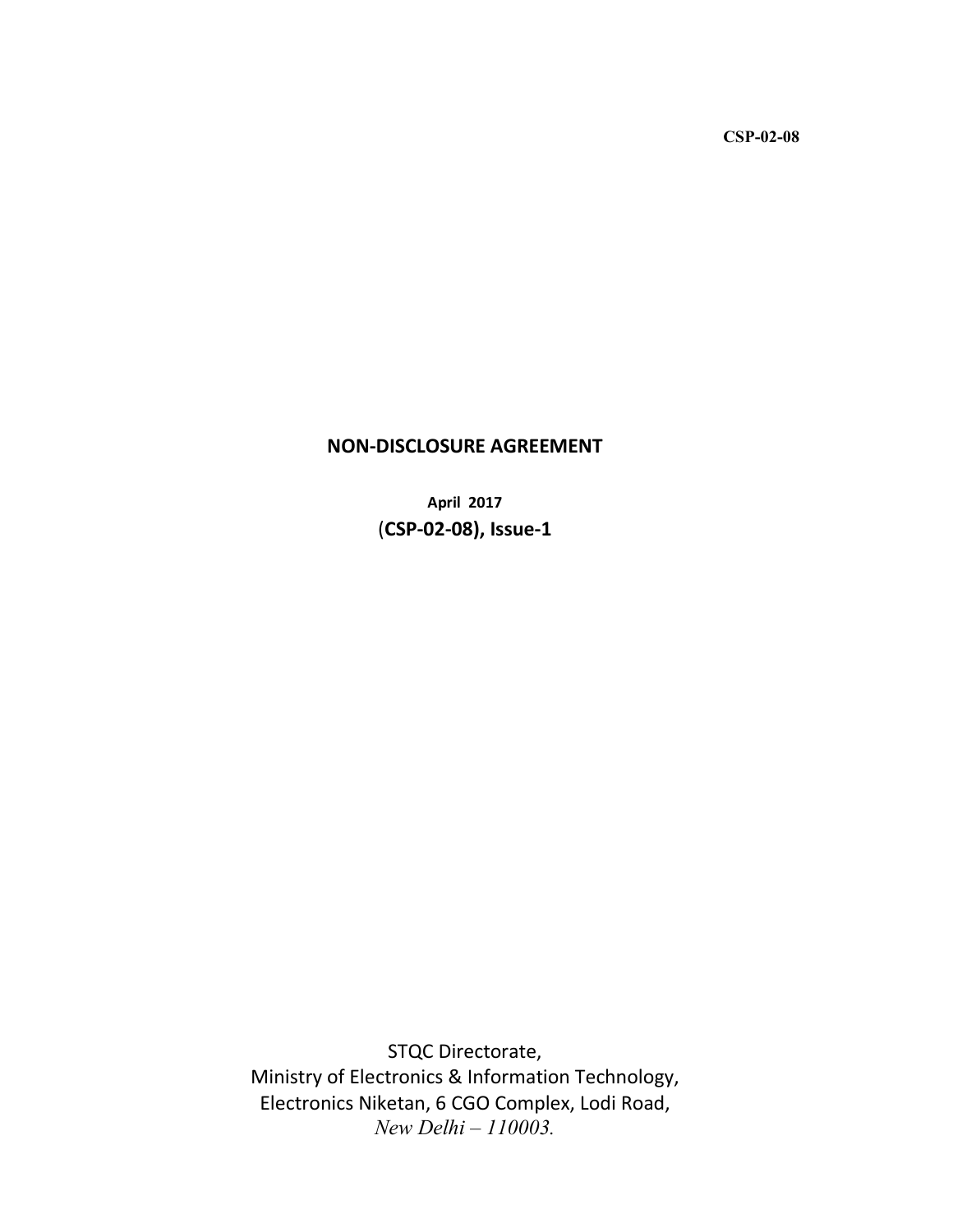#### NON-DISCLOSURE AGREEMENT

### (Between STQC empaneled Auditor & Auditee)

THIS NON-DISCLOSURE AGREEMENT is made on this ........ Day (date) of ............ (Year) By and between

*# In case of Central Government Ministry/ Departments #/State Government Departments (CAO : Cloud Audit Organization)*

President of India/Governor of (name of state) acting through ……………………………. (Name, Designation) of …………………….. (Name of Ministry/ Department) address …………………… hereinafter referred to as "Auditee" which expression shall unless repugnant to the context or meaning thereof, include its successors and assigns)of the first part.

## *# In case of Autonomous Societies/ Not-for-profit companies/ Public sector Undertakings/Private sector CAO*

……………………………. (Name of Company / Society) incorporated /registered under the Companies Act,1956/2013/ the societies registration Act,1860 having its registered/corporate office at …………………… (hereinafter referred to as "Auditee" which expression shall unless repugnant to the context or meaning thereof, includes its successors, administrators and permitted assigns) of the first part.

And

Name incorporated/registered under the….….. Name of the Act having its registered/corporate office at ……………… (Herein referred to as "Auditor" which expression shall unless repugnant to the context or meaning thereof, includes its successors, assigns, administrators, liquidators and receivers) of the second part **WHEREAS** 

- A. *Auditor (Audit organization)* is a services organization empanelled by the Standardization Testing and Quality Certification *Response* Team (hereinafter STQC) under Ministry of Electronics & IT, for auditing, including vulnerability assessment and penetration testing of cloud/cloud services incorporation, networks, computer resources & applications of various agencies or departments of the Government.
- B. Auditor as an empanelled Information Security and service management Auditing organization has agreed to fully comply the "Rules and procedures of CSP certification scheme, Terms & conditions of empanelment and Policy guidelines for handling audit related data" while conducting audits.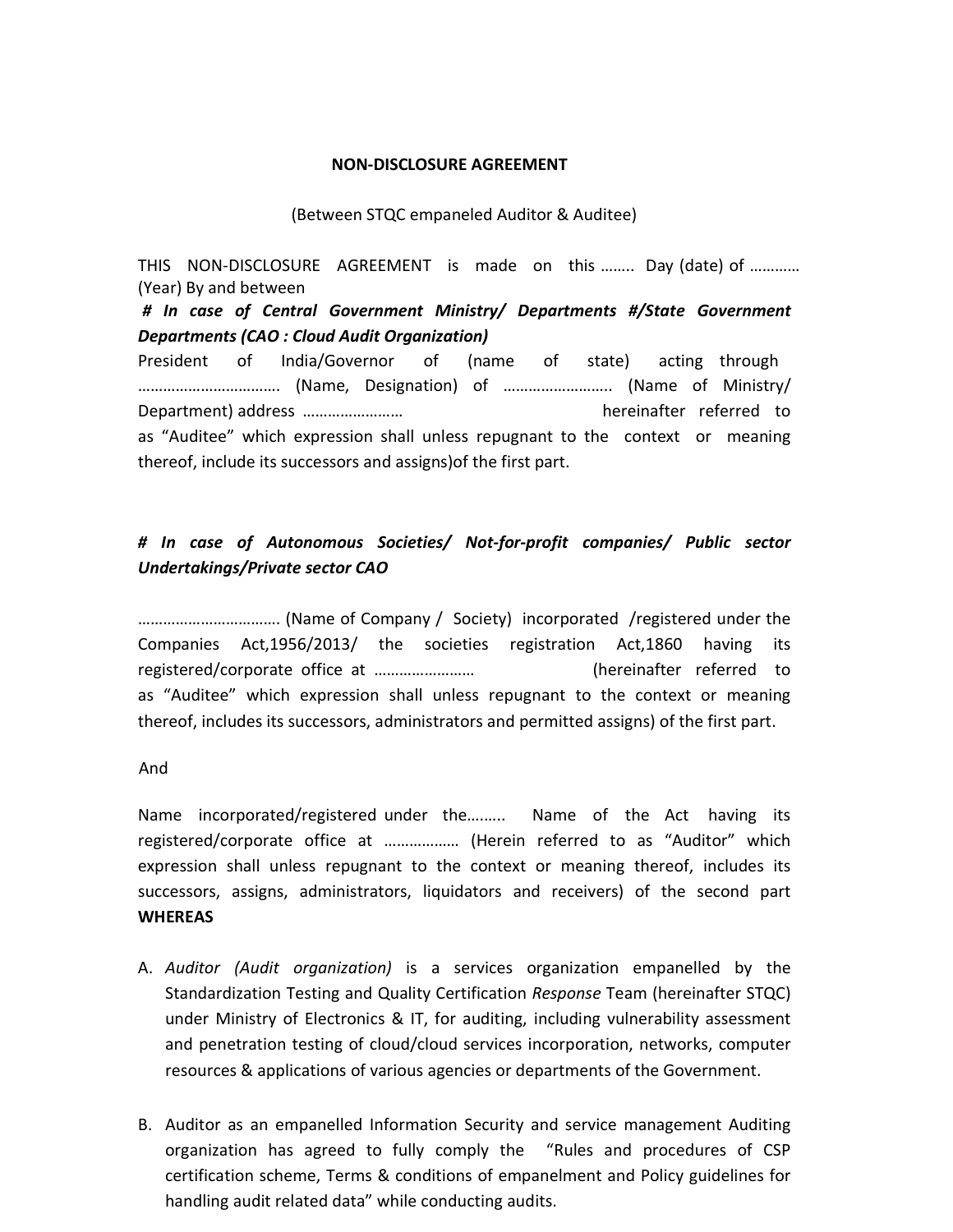- C. Auditee is also aware of the aforesaid Guidelines by STQC.
- D. Both Auditor and Auditee have given their irrevocable consent to fully comply the aforesaid Guidelines and any amendments thereof without any reservations.

NOW, THEREFORE, in consideration of the foregoing and the covenants and agreements contained herein, the parties agree as follows:

## 1. Definitions:

(a) The term "Confidential Information" shall include, without limitation, all information and materials, furnished by either Party to the other in connection with Auditee products and services including information transmitted in writing, orally, visually, (e.g. video terminal display) or on magnetic media, and including all proprietary information, customer & prospect lists, trade secrets, trade names or proposed trade names, methods and procedures of operation, business or marketing plans, licensed document know-how, ideas, concepts, designs, drawings, flow charts, diagrams, quality manuals, checklists, guidelines, processes, formulae, source code materials, specifications, programs, software packages, codes and other intellectual property relating to Auditee products and services. Results of any information security audits, tests, analysis, extracts or usages carried out by the Auditor in connection with the Auditee's products and/or services, IT infrastructure, etc. shall also be considered Confidential Information.

(b) The term "Auditee products" shall include all such products, goods, services, deliverables, which are subject to audit by the empanelled auditor under the agreement.

2 Protection of Confidential Information: With respect to any Confidential Information disclosed to it or to which it has access, Auditor affirms that it shall:

- (a) Use the Confidential Information as necessary only in connection with scope of audit and in accordance with the terms and conditions contained herein;
- (b) Maintain the Confidential Information in strict confidence and take all reasonable steps to enforce the confidentiality obligations imposed hereunder, but in no event take less care with the Confidential Information than the parties take to protect the confidentiality of its own proprietary and confidential information and that of its other clients;
- (c) Not to make or retain copy of any details of products and/or services, prototypes, business or marketing plans, Client lists, Proposals developed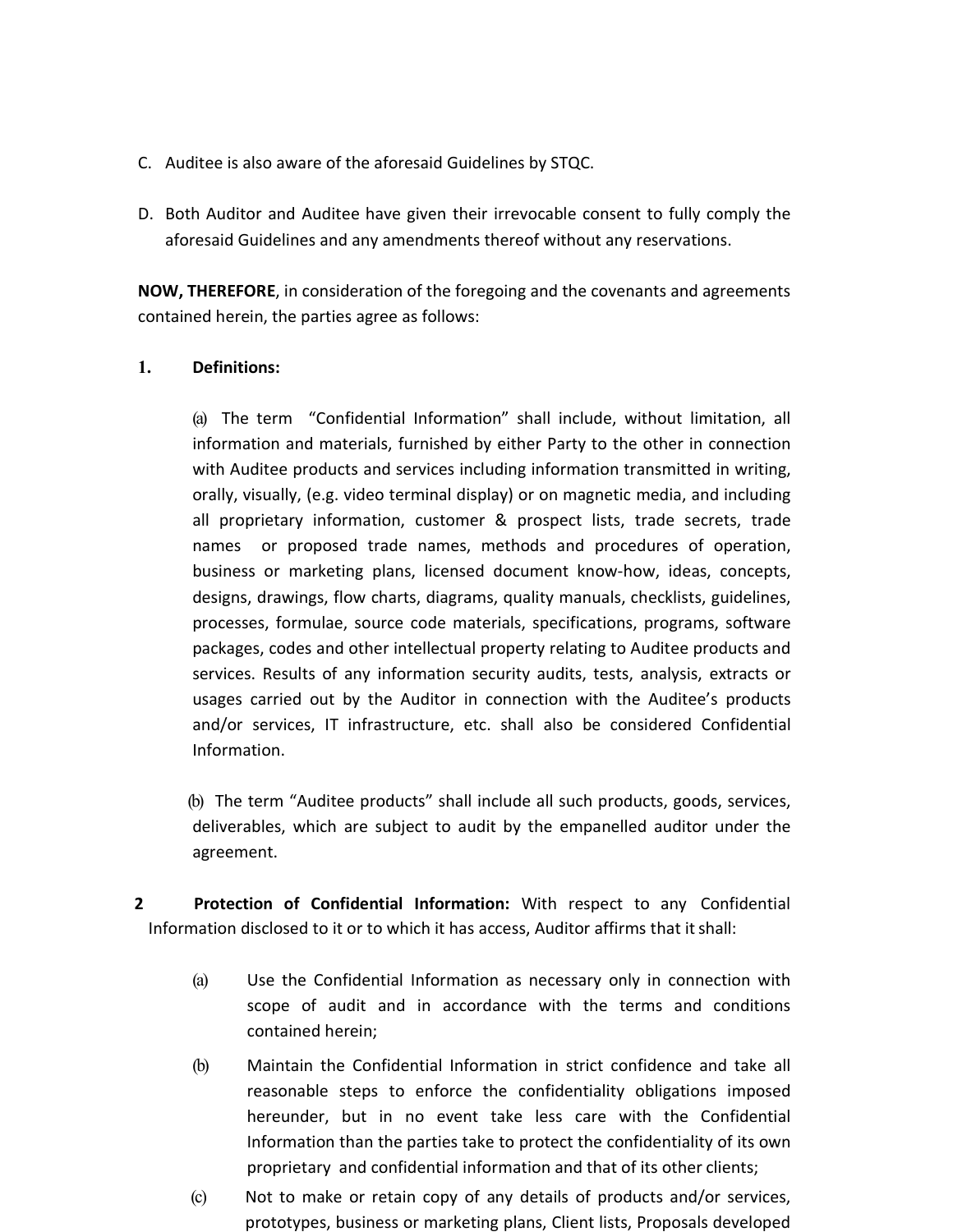by or originating from Auditee or any of the prospective clients of Auditee.

- (d) Not to make or retain copy of any details of results of any information security audits, tests, analysis, extracts or usages carried out by the Auditor in connection with the Auditee's products and/or services, IT infrastructure, etc. without the express written consent of Auditee.
- (e) Not to disclose or in any way assist or permit the disclosure of any Confidential Information to any other person or entity without the express written consent of the auditee ; and
- (f) Return to the auditee, or destroy, at auditee's discretion, any and all Confidential Information disclosed in a printed form or other permanent record, or in any other tangible form (including without limitation, all copies, notes, extracts, analyses, studies, summaries, records and reproductions thereof) immediately on (i) expiration or termination of this agreement, or (ii) the request of Auditee there for.
- (g) Not to send Auditee's audit information or data and/or any such Confidential Information at any time outside India for the purpose of storage, processing, analysis or handling without the express written consent of the Auditee.
- (h) The auditor shall use only the best possible secure methodology to avoid confidentiality breach, while handling audit related data for the purpose of storage, processing, transit or analysis including sharing of information with auditee.
- (i) Not to engage or appoint any non-resident/foreigner to undertake any activity related to Information Security Audit/Cloud Audit.
- $(i)$  Not to discuss with any member of public, media, press, any or any other person about the nature of arrangement entered into between the Auditor and the Auditee or the nature of services to be provided by Auditor to the Auditee.
- (k) Make sure that all the employees and/or consultants engaged to undertake any audit on its behalf have signed the mandatory nondisclosure agreement.
- 3. Onus. Auditor shall have the burden of proving that any disclosure or use inconsistent with the terms and conditions hereof falls within any of the foregoing exceptions.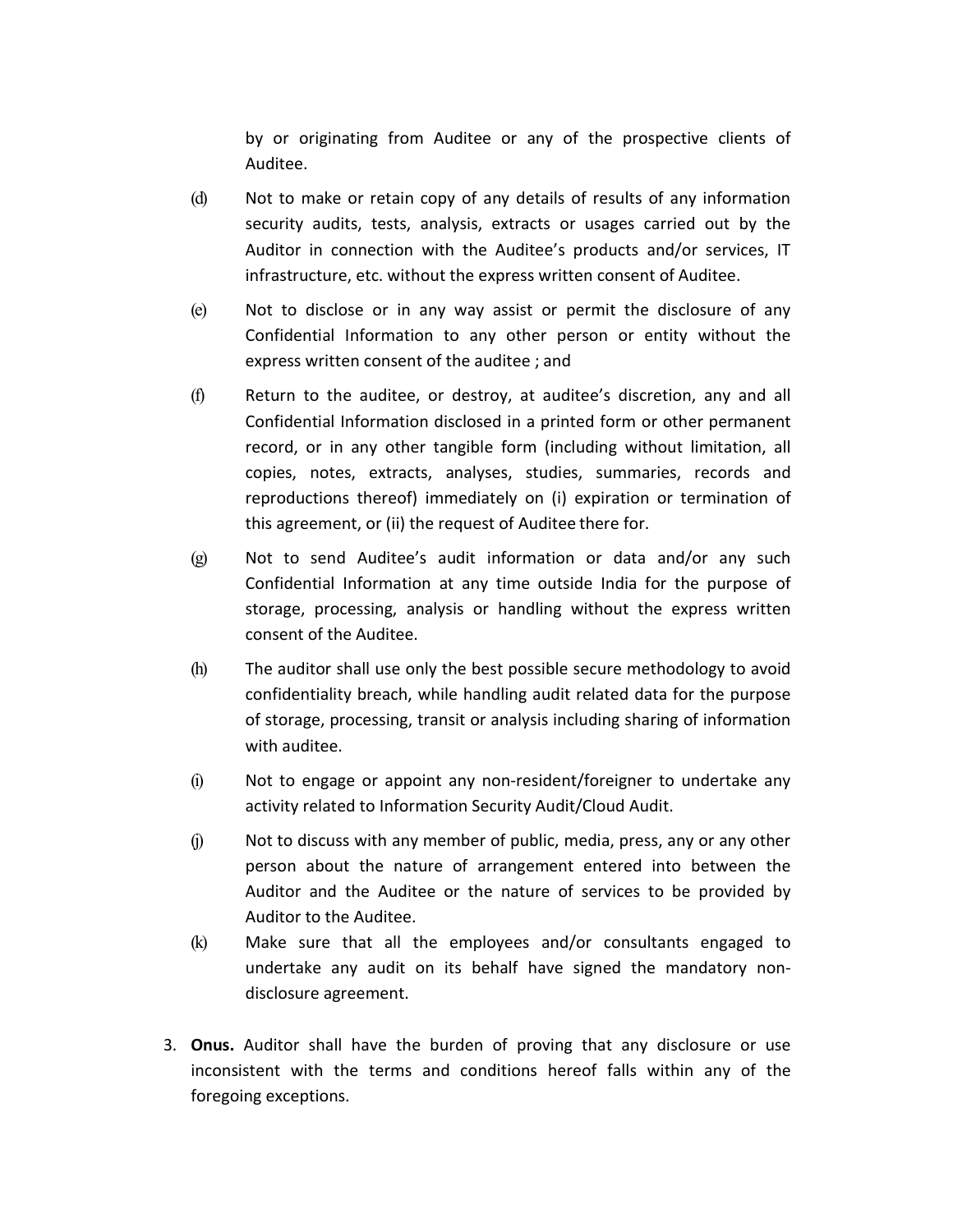### 4. Permitted disclosure of audit related information:

The auditor may share audit information with STQC or similar Government entities mandated under the law as and when called upon to do so by such agencies with prior written information to the auditee.

- 5. Exceptions. The Confidentiality obligations as enumerated in Article 2 of this Agreement shall not apply in following cases:
	- (a) Which is independently developed by Auditor or lawfully received from another, source free of restriction and without breach of this Agreement; or
	- (b) After it has become generally available to the public without breach of this Agreement by Auditor; or
	- (c) Which at the time of disclosure to Auditor was known to such party free of restriction and evidenced by documents in the possession of such party; or
	- (d) Which Auditee agrees in writing is free of such restrictions.
	- (e) Which is received from a third party not subject to the obligation of confidentiality with respect to such Information;
- 6. Remedies. Auditor acknowledges that any actual or threatened disclosure or use of the Confidential Information by Auditor would be a breach of this agreement and may cause immediate and irreparable harm to Auditee or to its clients; Auditor affirms that damages from such disclosure or use by it may be impossible to measure accurately; and injury sustained by Auditee / its clients may be impossible to calculate and compensate fully. Therefore, Auditor acknowledges that in the event of such a breach, Auditee shall be entitled to specific performance by Auditor of its obligations contained in this Agreement. In addition, Auditor shall compensate the Auditee for the loss or damages caused to the auditee actual and liquidated damages which may be demanded by Auditee with liquidated damages not to exceed the Contract value. Moreover, Auditee shall be entitled to recover all costs of litigation including reasonable attorneys' fees which it or they may incur in connection with defending its interests and enforcement of contractual rights arising due to a breach of this agreement by Auditor. All rights and remedies hereunder are cumulative and in addition to any other rights or remedies under any applicable law, at equity, or under this Agreement, subject only to any limitations stated herein.
- 7. Need to Know. Auditor shall restrict disclosure of such Confidential Information to its employees and/or consultants with a need to know (and advise such employees and/or consultants of the obligations assumed herein), shall use the Confidential Information only for the purposes set forth in the Agreement, and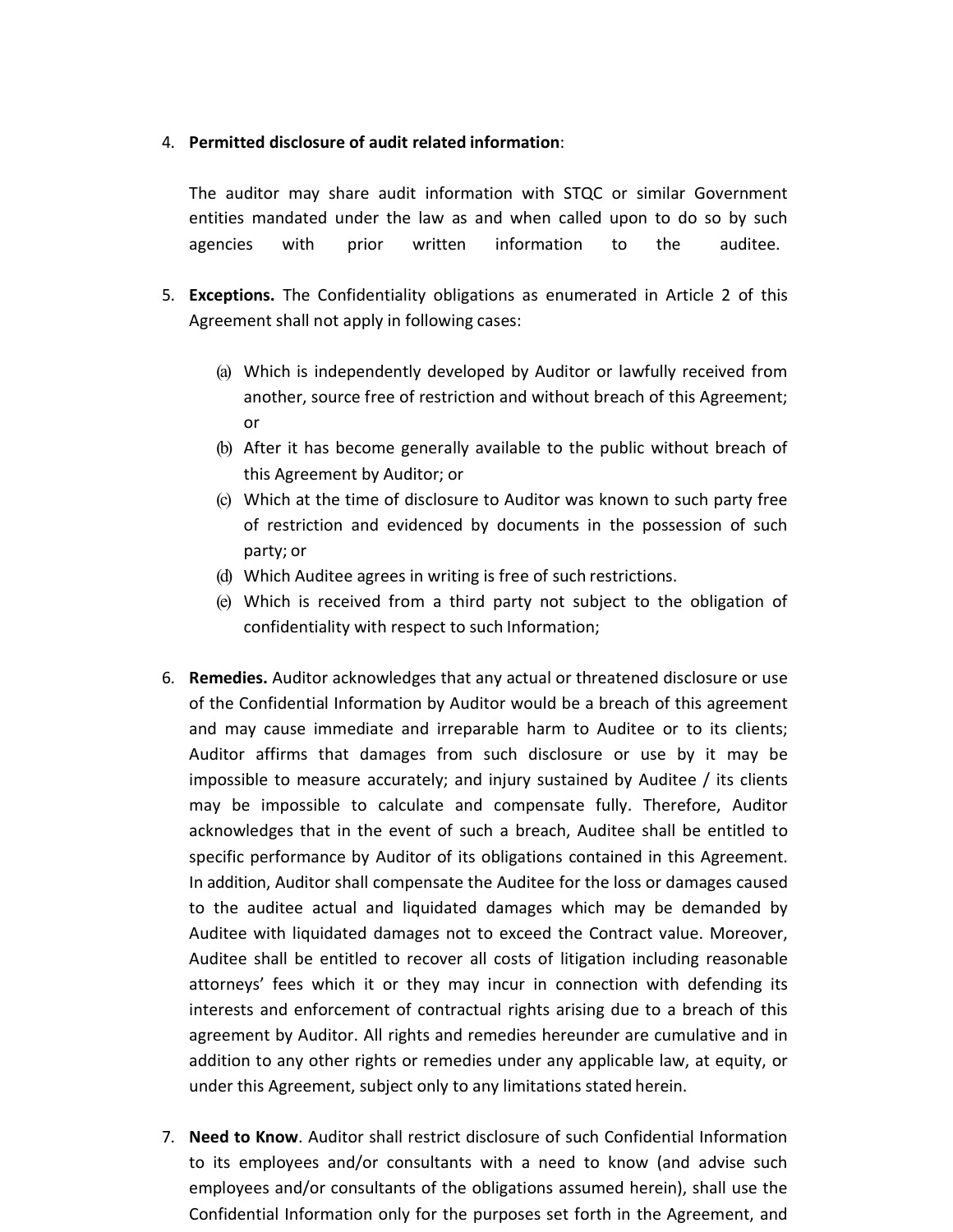shall not disclose such Confidential Information to any affiliates, subsidiaries, associates and/or third party without prior written approval of the Auditee. No Information relating to auditee shall be hosted or taken outside the country in any circumstances.

- 8. Intellectual Property Rights Protection. No license to a party, under any trademark, patent, copyright, design right, mask work protection right, or any other intellectual property right is either granted or implied by the conveying of Confidential Information to such party.
- 9. No Conflict. The parties represent and warrant that the performance of its obligations hereunder do not and shall not conflict with any other agreement or obligation of the respective parties to which they are a party or by which the respective parties are bound.
- 10. Authority. The parties represent and warrant that they have all necessary authority and power to enter into this Agreement and perform their obligations hereunder.
- 11. Governing Law. This Agreement shall be interpreted in accordance with and governed by the substantive and procedural laws of India and the parties hereby consent to the jurisdiction of Courts and/or Forums situated at < Name of the city>
- 12. Entire Agreement. This Agreement constitutes the entire understanding and agreement between the parties, and supersedes all previous or contemporaneous agreement or communications, both oral and written, representations and under standings among the parties with respect to the subject matter hereof.
- 13. Amendments. No amendment, modification and/or discharge of this Agreement shall be valid or binding on the parties unless made in writing and signed on behalf of each of the parties by their respective duly authorized officers or representatives.
- 14. Binding Agreement. This Agreement shall be binding upon and inure to the benefit of the parties hereto and their respective successors and permitted assigns.
- 15. Severability. It is the intent of the parties that in case any one or more of the provisions contained in this Agreement shall be held to be invalid or unenforceable in any respect, such provision shall be modified to the extent necessary to render it, as modified, valid and enforceable under applicable laws,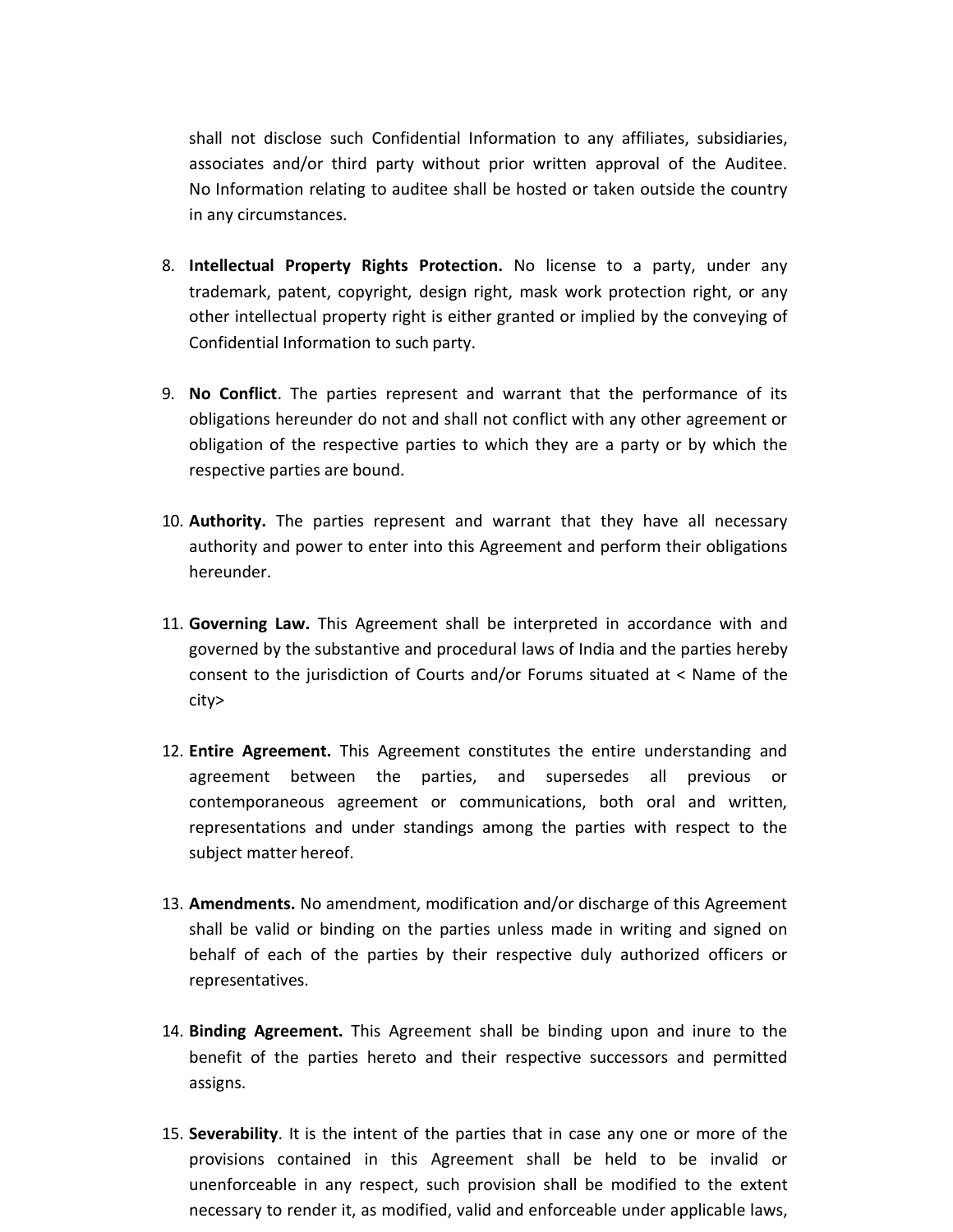and such invalidity or unenforceability shall not affect the other provisions of this Agreement.

- 16. Waiver. Waiver by either party of a breach of any provision of this Agreement, shall not be deemed to be waiver of any preceding or succeeding breach of the same or any other provision hereof.
- 17. Survival. Both parties agree that all of their obligations undertaken herein with respect to Confidential Information received pursuant to this Agreement shall survive till perpetuity even after expiration or termination of this Agreement.
- 18. Non-solicitation. During the term of this Agreement and thereafter for a further period of two (2) years Auditor shall not solicit or attempt to solicit Auditee's employees and/or consultants, for the purpose of hiring/contract or to proceed to conduct business similar to Auditee with any employee and/or consultant of the Auditee who has knowledge of the Confidential Information, without the prior written consent of Auditee.
- 19. This Agreement is governed by and shall be construed in accordance with the laws of India. In the event of dispute arises between the parties in connection with the validity, interpretation, and implementation or alleged breach of any provision of this Agreement, the parties shall attempt to resolve the dispute in good faith by senior level negotiations. In case, any such difference or dispute is not amicably resolved within forty five (45) days of such referral for negotiations, it shall be resolved through arbitration process, wherein both the parties will appoint one arbitrator each and the third one will be appointed by the two arbitrators in accordance with the Arbitration and Conciliation Act, 1996. The venue of arbitration in India shall be (please choose the venue of dispute resolution as the city) or where the services are provided. The proceedings of arbitration shall be conducted in English language and the arbitration award shall be substantiated in writing and binding on the parties. The arbitration proceedings shall be completed within a period of one hundred and eighty (180) days from the date of reference of the dispute to arbitration.
- 20. Term. This Agreement shall come into force on the date of its signing by both the parties and shall be valid up to ……… year.

IN WITNESS HEREOF, and intending to be legally bound, the parties have executed this Agreement to make it effective from the date and year first written above.